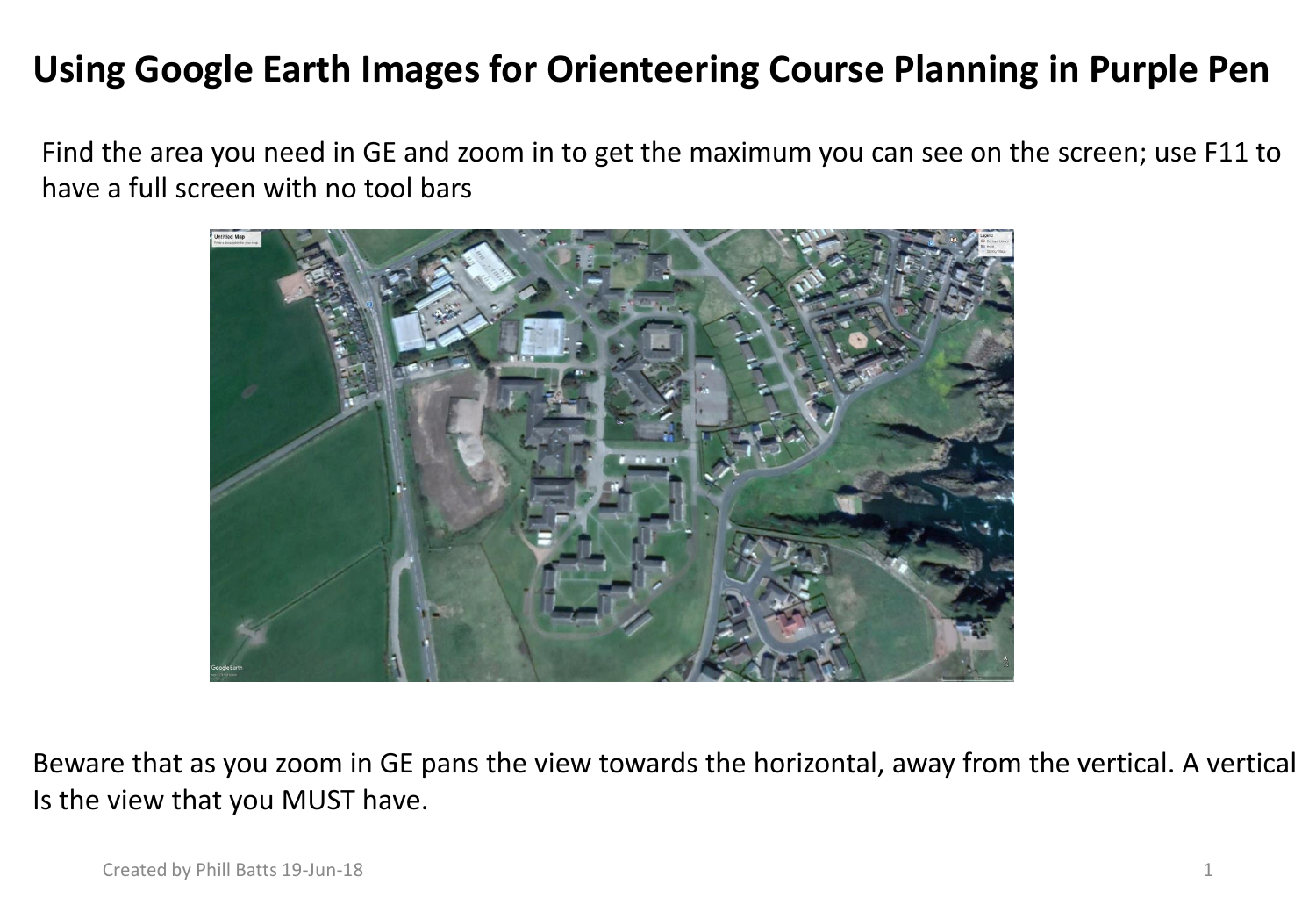This is the view from the previous slide once you change the view to vertical



Save this image using >File>Save>Save Image. Select the maximum resolution for the image. Note where you have saved it!

This is the view from above once zoomed out to get the area needed

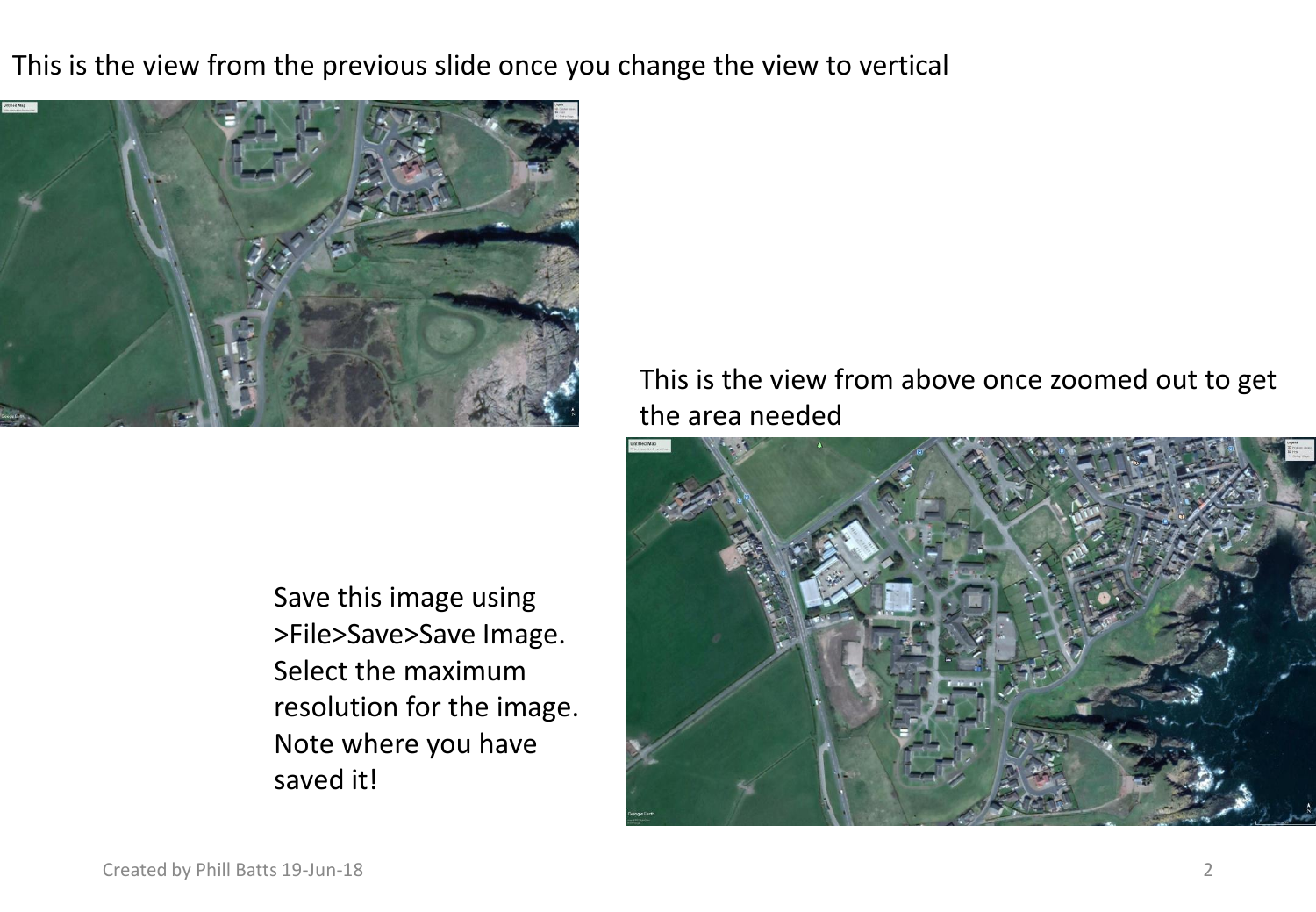Use the GE feature >Tools>Ruler and select the units as meters. Measure between two obvious points on the image. Make a note of the distance.

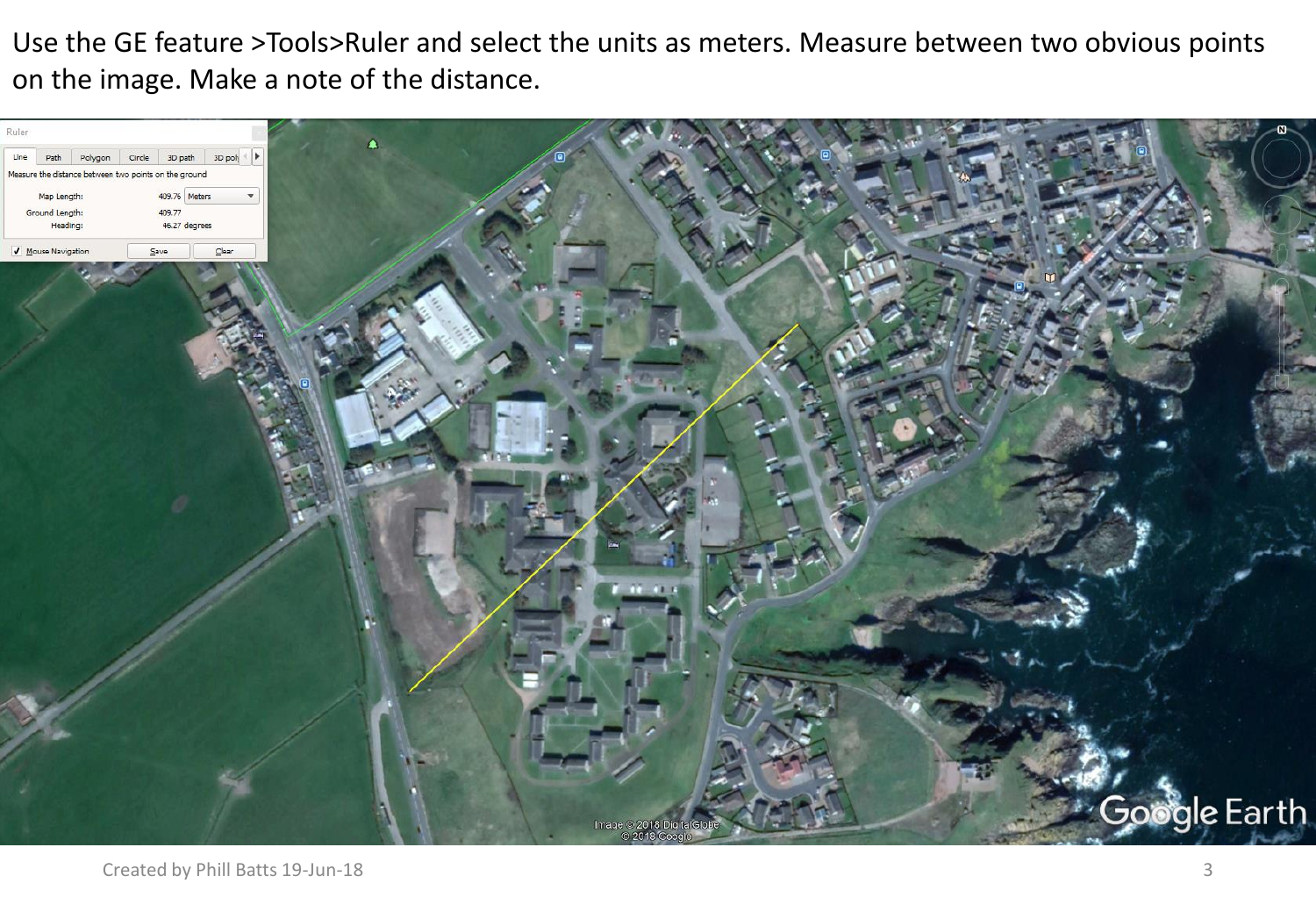## Create a new Purple Pen file….

| Create New Event<br>×<br><b>Bitmap Resolution</b><br>When using an image file as a map, you must specify the resolution of the image and<br>the map scale.<br>The resolution of the image indicates how may pixels or dots are in the image for each<br>inch on the paper map; usually termed dots per inch or "dpi".<br>The scale of the map indicates the relationship between the paper map and the real<br>world.<br>600<br>Image resolution:<br>dots per inch<br>1: 5000<br>Map scale:<br>Cancel<br>< Back<br>Next > |  |  |  |  |  |
|---------------------------------------------------------------------------------------------------------------------------------------------------------------------------------------------------------------------------------------------------------------------------------------------------------------------------------------------------------------------------------------------------------------------------------------------------------------------------------------------------------------------------|--|--|--|--|--|
|                                                                                                                                                                                                                                                                                                                                                                                                                                                                                                                           |  |  |  |  |  |
|                                                                                                                                                                                                                                                                                                                                                                                                                                                                                                                           |  |  |  |  |  |
|                                                                                                                                                                                                                                                                                                                                                                                                                                                                                                                           |  |  |  |  |  |
|                                                                                                                                                                                                                                                                                                                                                                                                                                                                                                                           |  |  |  |  |  |
|                                                                                                                                                                                                                                                                                                                                                                                                                                                                                                                           |  |  |  |  |  |
|                                                                                                                                                                                                                                                                                                                                                                                                                                                                                                                           |  |  |  |  |  |
|                                                                                                                                                                                                                                                                                                                                                                                                                                                                                                                           |  |  |  |  |  |
|                                                                                                                                                                                                                                                                                                                                                                                                                                                                                                                           |  |  |  |  |  |

When you open the Google Earth image it makes no difference what DPI or scale you open at so we will guess at 600DPI and a scale of 1:5000.

## As this event is in an urban area I am going to select an appropriate print scale of 1:5,000

| <b>Create New Event</b>                                                                                                   |                            | × |  |  |  |
|---------------------------------------------------------------------------------------------------------------------------|----------------------------|---|--|--|--|
| <b>Print Scale</b>                                                                                                        |                            |   |  |  |  |
| What scale will you be using to print your courses? In most cases, you will want<br>to use the existing scale of the map. |                            |   |  |  |  |
| Map scale:                                                                                                                | 1:5000                     |   |  |  |  |
| Default printing scale:                                                                                                   | 1: 5000<br>$\checkmark$    |   |  |  |  |
| (You can change the printing scale later for any course by choosing Course/Properties.)                                   |                            |   |  |  |  |
|                                                                                                                           | Cancel<br>$<$ Back<br>Next |   |  |  |  |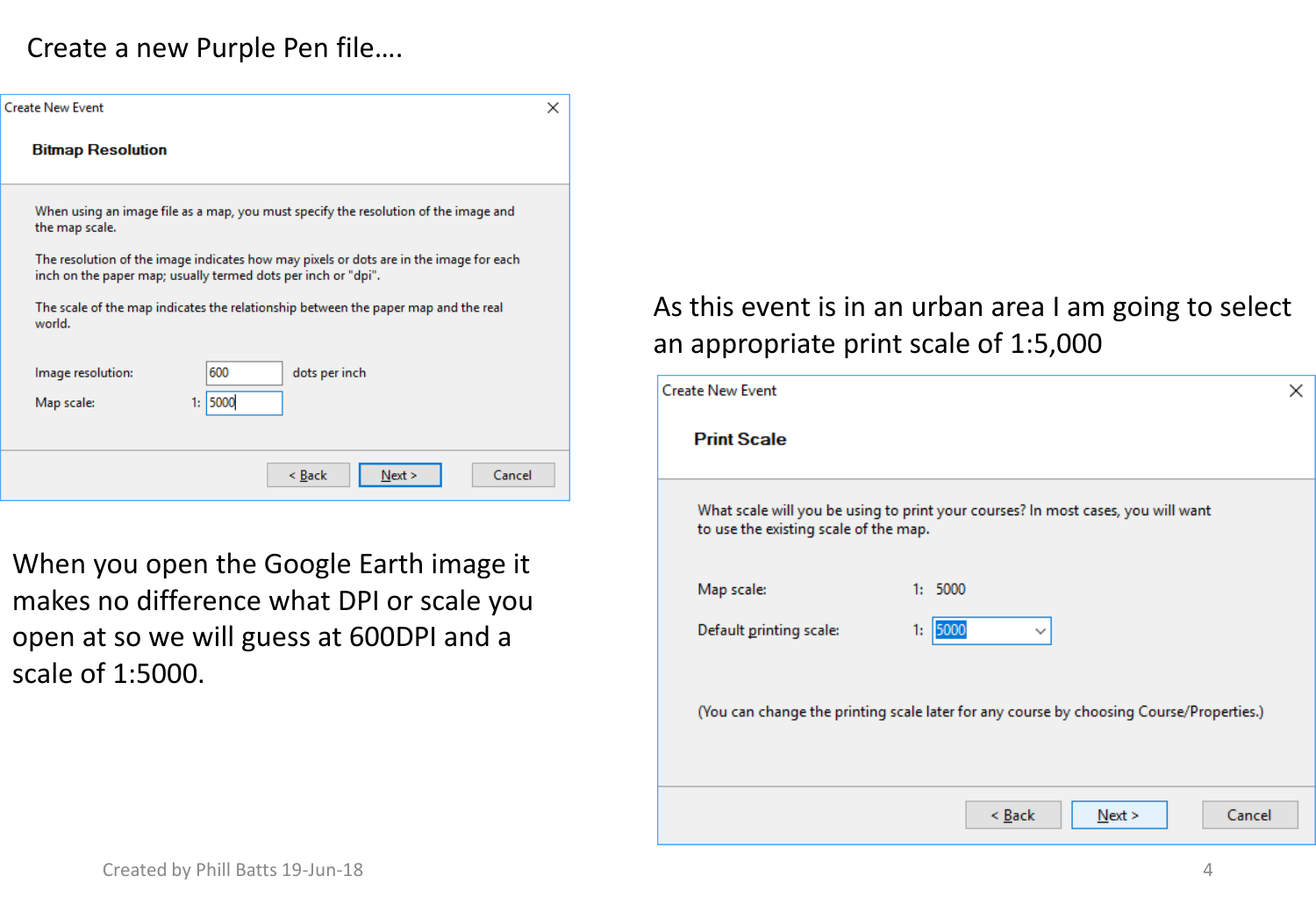In purple pen go through the final set up stages as you need and then create a new course; I've called mine: scale check. Place a start at one end of the line you measured in GE and a finish at the other. Zoom in to ensure accurate placement

> **Google Earth Map Course** ale check 0.4 km

Location: (99.1.66.) sed in courser

V | A Add Days C Add Control Co Add Eighty De Add Descriptions # Add Max Eur

| Yew Add Event Course Item Reports Help<br>File<br>Edit                                                                                           |                               |                             |
|--------------------------------------------------------------------------------------------------------------------------------------------------|-------------------------------|-----------------------------|
| X Add Start O Add Control @ Add Finish M Add Descriptions C Add Map Exchange + 3, Add Variation ? Add Special Item +   < - -<br>o a<br><b>IC</b> |                               |                             |
| All controls scale check                                                                                                                         |                               |                             |
| Google Earth Map Course                                                                                                                          |                               |                             |
| scale check 0.3 km                                                                                                                               |                               |                             |
| ▷                                                                                                                                                |                               |                             |
|                                                                                                                                                  |                               |                             |
| $\overline{\alpha}$<br>$\infty$<br>340 m                                                                                                         |                               |                             |
|                                                                                                                                                  |                               |                             |
|                                                                                                                                                  |                               |                             |
|                                                                                                                                                  |                               |                             |
|                                                                                                                                                  |                               |                             |
|                                                                                                                                                  |                               |                             |
|                                                                                                                                                  |                               |                             |
|                                                                                                                                                  |                               |                             |
|                                                                                                                                                  |                               |                             |
|                                                                                                                                                  |                               |                             |
|                                                                                                                                                  |                               |                             |
|                                                                                                                                                  |                               |                             |
|                                                                                                                                                  |                               |                             |
|                                                                                                                                                  |                               |                             |
|                                                                                                                                                  |                               |                             |
|                                                                                                                                                  |                               |                             |
|                                                                                                                                                  |                               |                             |
|                                                                                                                                                  |                               |                             |
|                                                                                                                                                  |                               |                             |
|                                                                                                                                                  |                               |                             |
|                                                                                                                                                  | Start<br>Used in: All courses |                             |
|                                                                                                                                                  |                               |                             |
|                                                                                                                                                  |                               |                             |
| Descriptions<br>Ordering                                                                                                                         |                               |                             |
| Start                                                                                                                                            |                               |                             |
| Location: (50.0, 20.5)                                                                                                                           |                               |                             |
| Used in courses:<br>All courses                                                                                                                  |                               |                             |
| <b>Text description:</b>                                                                                                                         |                               |                             |
| Start:                                                                                                                                           |                               |                             |
| Hold down left mouse button and drag to move selected object                                                                                     |                               | x50.1 v:19.7<br>Zoom: 1256% |
|                                                                                                                                                  |                               |                             |
|                                                                                                                                                  |                               |                             |

Note the distance indicated and do the following sum: the distance you measured in GE/the distance you got in PP\* the scale you opened the map image at = the new scale to open the map image: (410/340\*5000=6029). Go to >event>map file and change the scale to the answer of your sum.

| Map File                                                                               | ?      | X |
|----------------------------------------------------------------------------------------|--------|---|
| <b>Current Map File</b><br>C:\Users\Phillip\OneDrive\Mapping\Detchmont\RAF Buchan3.jpg |        |   |
| Choose map file                                                                        |        |   |
| 6049<br>Scale:<br>1:<br>600<br><b>Resolution:</b><br>dots per inch                     |        |   |
| OK                                                                                     | Cancel |   |
|                                                                                        |        |   |